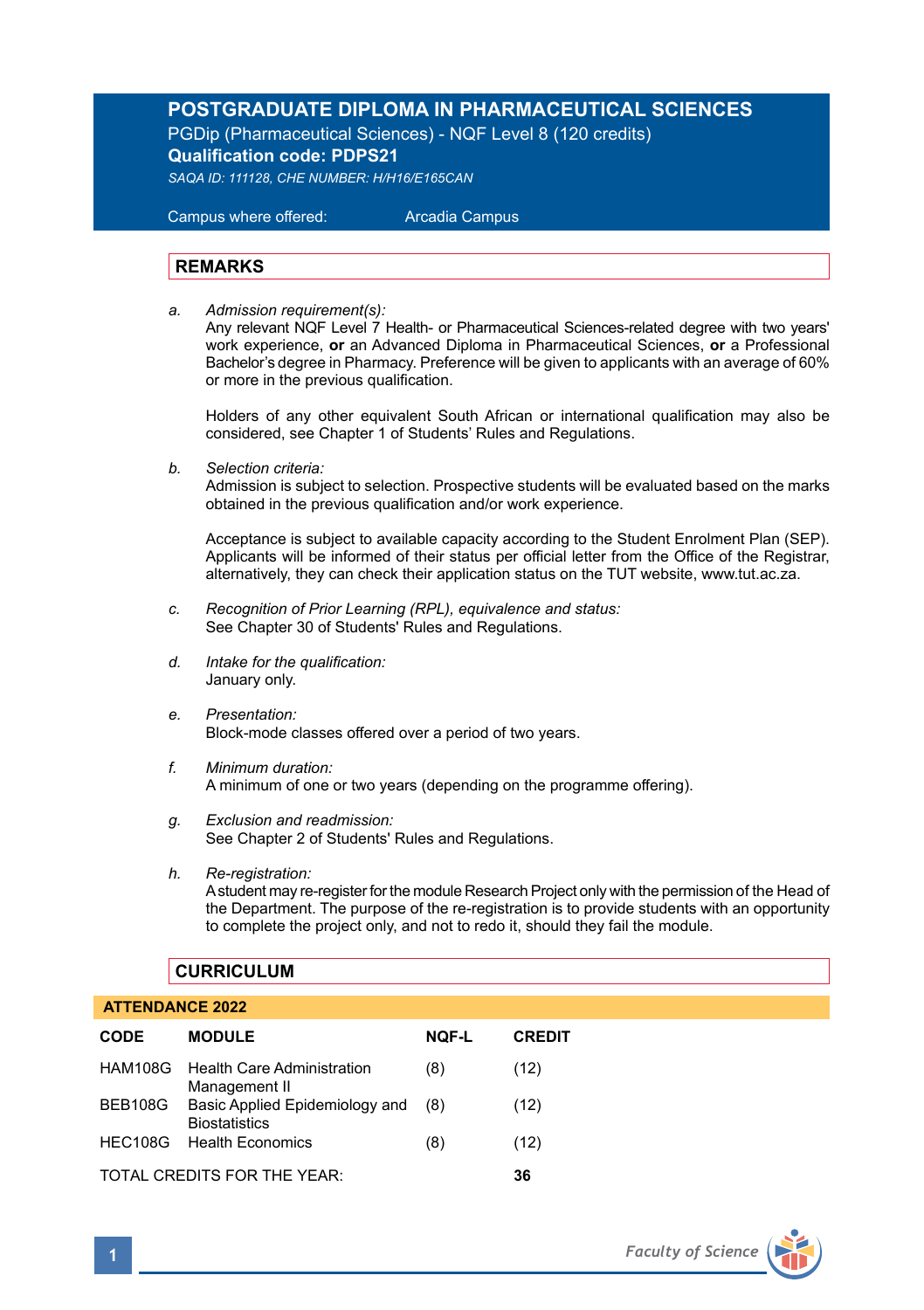### **ATTENDANCE 2023**

| CODE                                 | <b>MODULE</b>                                                                                                 | <b>NOF-L</b> | <b>CREDIT</b> |  |  |
|--------------------------------------|---------------------------------------------------------------------------------------------------------------|--------------|---------------|--|--|
| <b>RJP108G</b><br>RJP108R            | <b>Research Project</b><br>Research Project (re-registration) (8)<br>(second-year module, see<br>Paragraph h) | (8)          | (30)<br>(0)   |  |  |
| <b>RLS108G</b>                       | Research Methodology in Life<br>Sciences                                                                      | (8)          | (12)          |  |  |
| plus one of the following modules:   |                                                                                                               |              |               |  |  |
| CRS108G<br><b>MRS108G</b>            | Clinical Research<br><b>Medicines Regulatory Science</b>                                                      | (8)<br>(8)   | (42)<br>(42)  |  |  |
| TOTAL CREDITS FOR THE YEAR:          | 84                                                                                                            |              |               |  |  |
| TOTAL CREDITS FOR THE QUALIFICATION: | 120                                                                                                           |              |               |  |  |

# **MODULE INFORMATION (OVERVIEW OF SYLLABUS)**

The syllabus content is subject to change to accommodate industry changes. Please note that a more detailed syllabus is available at the Department or in the study guide that is applicable to a particular module. At time of publication, the syllabus content was defined as follows:

## **B**

### **BASIC APPLIED EPIDEMIOLOGY AND BIOSTATISTICS (BEB108G) CONTINUOUS ASSESSMENT** *(Module custodian: Department of Pharmaceutical Sciences)*

This module includes an understanding of, and an ability to apply and evaluate, the key terms, concepts, facts, principles, rules, theories, legislation and guidelines both nationally and internationally within the context of the development processes and post marketing surveillance of small molecule medicines, biological and biotechnological products in advanced drug delivery systems, complementary medicines and devices; research methods and biostatistics, health systems management, health economics, the key terms, concepts, facts, principles, rules and theories, research methodologies, methods and techniques relevant to the field of epidemiology and biostatistics and clinical research; interrogate multiple sources of knowledge in the medicines development and control process; appropriate standard procedures, processes or techniques in clinical research and epidemiology and biostatistics; ethical issues, ethical and professional values and approaches within the clinical research and epidemiology and biostatistics field; the information gathering process, the synthesis of data, evaluation and management of data in the specialised contexts of clinical research and epidemiology and biostatistics. (Total notional time: 120 hours)

### **C**

## **CLINICAL RESEARCH (CRS108G) CONTINUOUS ASSESSMENT**

### *(Module custodian: Department of Pharmaceutical Sciences)*

This module prepares students to demonstrate knowledge of and engagement in an area at the forefront of clinical research, and an understanding of the theories, research methodologies, methods and techniques relevant to clinical research, discipline or practice; and an understanding of how to apply such knowledge in a particular context. The module covers a wide range of topics associated with designing clinical trials, developing and writing clinical trial protocol, planning and conducting clinical trials and interpreting safety and efficacy data: developing methods for clinical trial design, an understanding of the theories, research methodologies, methods and techniques as well as the general considerations relevant to the design of clinical trials in a South African as well as international context; the key terms, concepts, facts and principles in the writing of a clinical trial protocol; the planning and application of special types of clinical trials, the different steps in the planning and conducting a single clinical trial; safety and efficacy data in a clinical trial; and problems of clinical data interpretation. (Total notional time: 420 hours)